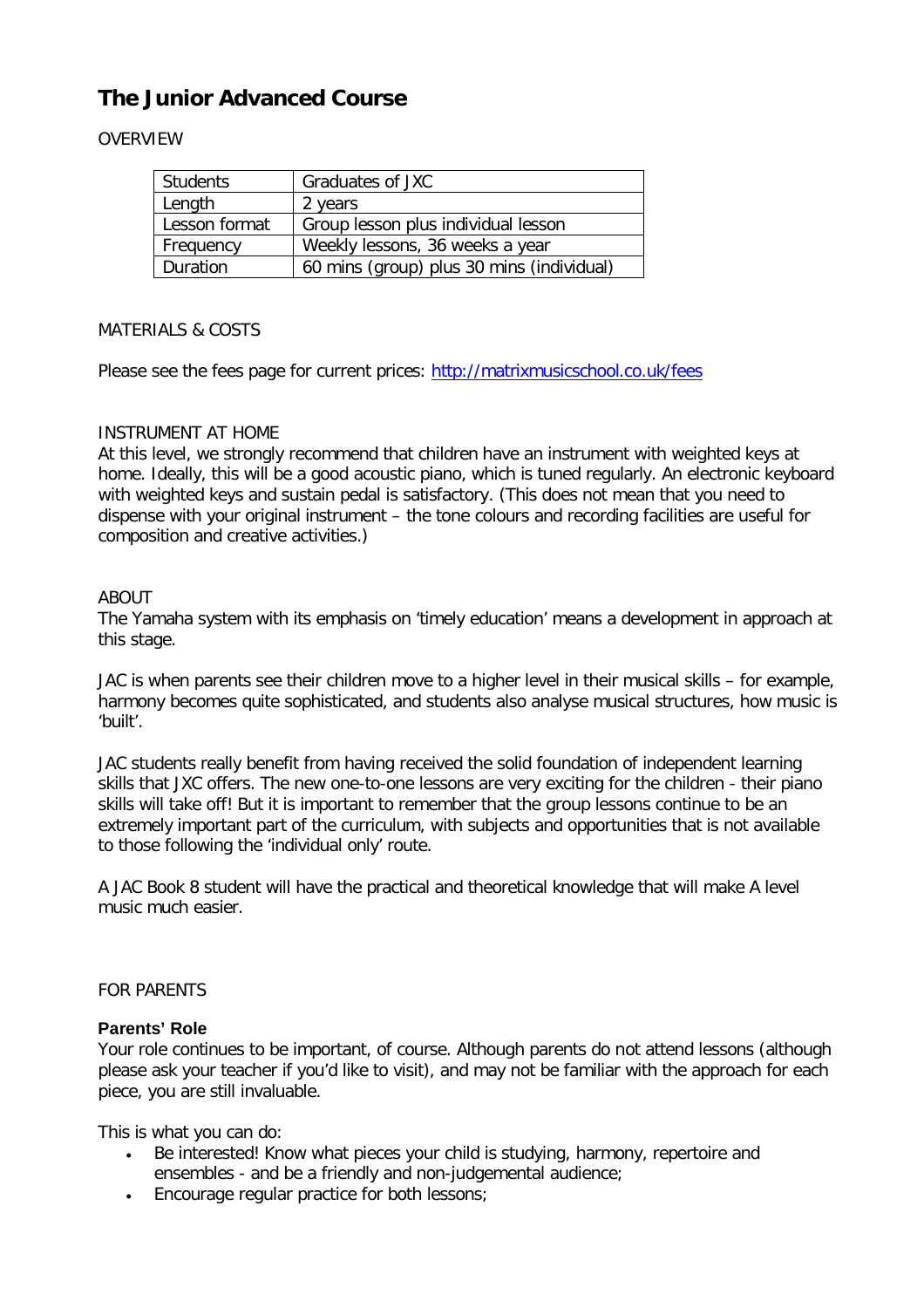- Make sure there is lots of listening to the CD at home (really important), perhaps help to download the tracks to an ipod;
- Check whether your child needs any help with the written homework, and that it is completed;
- Make sure your piano/keyboard and CD player/ipod are 'inviting' are they within easy reach? Do you need to upgrade?
- Encourage your child to communicate their musical likes and dislikes to their teacher, especially to individual teachers, so they can enjoy playing their favourite styles of music;
- …and last, but certainly not least: enjoy the music!

### CURRICULUM

**Repertoire** is now studied in individual lessons. The teacher will choose the relevant textbook for each student to study, and support in making choices. This doesn't mean that all the pieces played are from the textbook: teachers will also encourage students to ask for pieces they've always wanted to play!

The group provides a friendly audience where children can play polished pieces to their friends and inspire each other further. We also provide Performers' Platforms in the hall at Matrix for JAC students to experience playing to a bigger audience.

**Lyric and solfege singing** remain part of the course. Many songs are in two parts, and students have the full scores in their books to sing from. The songs are carefully chosen for lots of experiences of different harmonies, keys, styles, structures and so on: these key musical elements provide a 'musical database' for the children to draw on and also act as their first experience of various elements before they appear in other parts of the curriculum.

#### **Keyboard Harmony**

Harmony becomes more sophisticated at this level, and children learn how to accompany themselves, but also how to make different styles of two handed accompaniments. The CD provides some really great and fun music for this activity – from famous classical tunes (e.g. the Can Can) to more traditional or folk tunes (e.g. the Muffin Man).

**Improvisation and composition** are an important part of the course and this is studied in the group lessons. Supporting this activity are illustrations and exercises to complete in the textbooks. Children are encouraged to make a habit of writing down their musical ideas – writing one's own music is a fantastic way to get better at writing music.

**Ensembles** combine many musical skills in JAC. The first ensemble of each book is for eartraining – students listen to the CD to hear their part and write it in their books. Ensembles with part scores now make an entry intro the curriculum: in much the same way as orchestral scores are presented, and learn these as a reading activity - by eye, rather than by ear.

**Exercises and theory** are studied in the group lessons too – there will usually be writing to do at home which follows these up.

#### EXAMS

Exams are not compulsory but the curriculum prepares students to the level of Yamaha Music Foundation Grade 7 or 8 by the end of the Junior Advanced Course.

It is possible to take ABRSM exams if this is desired, please discuss with your teacher. However, please be wary of following the 'exam a year' route – in most cases, this can be unhelpful for progress and motivation.